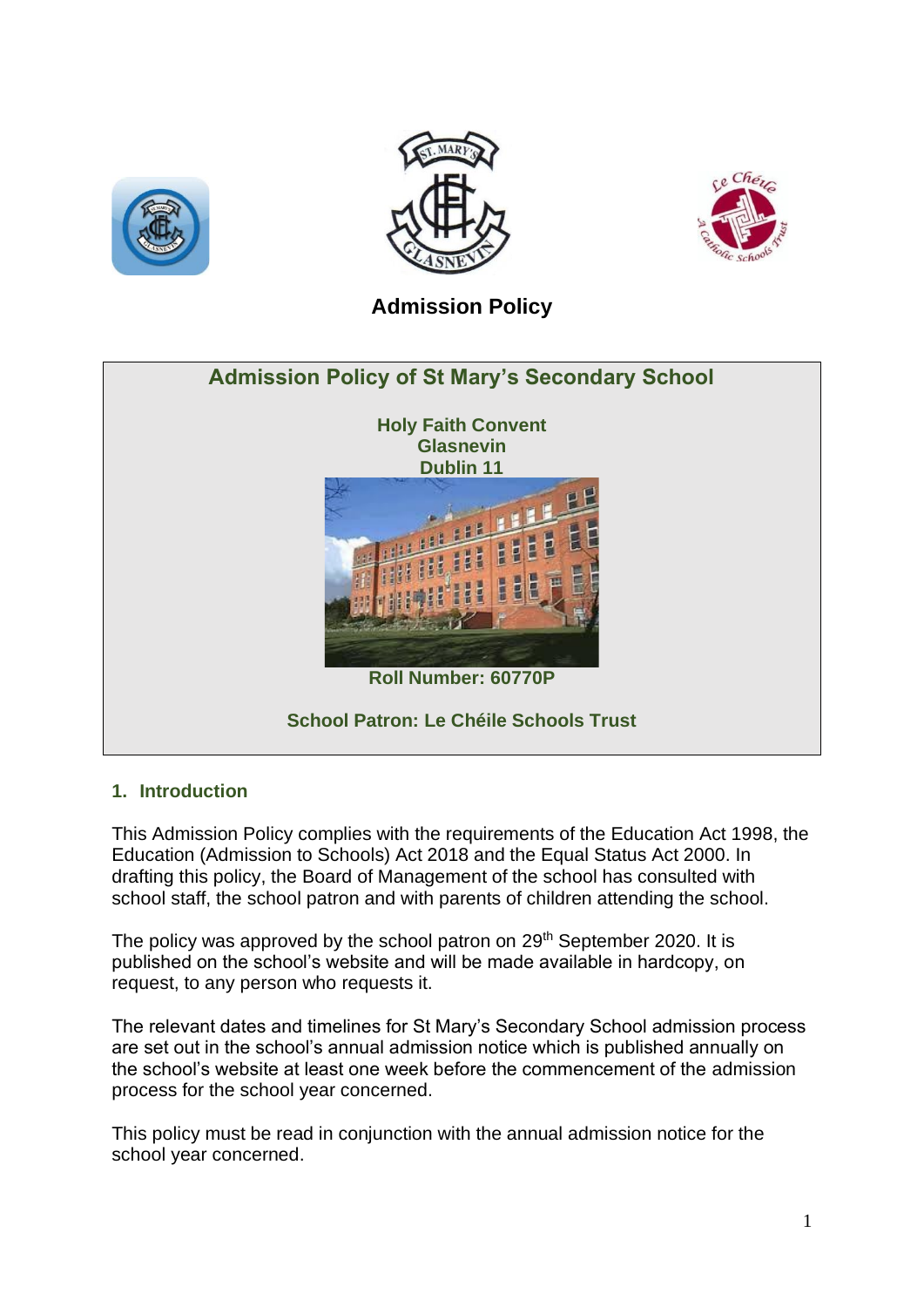The application form for admission is published on the school's website and will be made available in hardcopy on request to any person who requests it.

# **2. Characteristic Spirit and General Objectives of the School**

St Mary's Secondary School, Holy Faith Convent, Glasnevin, is a Catholic girls voluntary secondary school with a Catholic ethos under the trusteeship of the Le Chéile Schools Trust.

The purpose of our Le Chéile / Holy Faith school is to provide an education that acknowledges and affirms the dignity and uniqueness of every human being as a child of God – "The glory of God is humanity fully alive" (St Irenaeus). It embraces the intellectual, physical, cultural, emotional, social, moral, and spiritual growth of each student.

Our school seeks to build a learning community that welcomes, and witnesses to, the Gospel values of Jesus Christ, expressed through the lens of the Le Chéile Charter. The school draws on the richness of the religious and cultural heritage of the past and the charism of the founder Margaret Aylward of the Holy Faith Order who began this school. The school draws on this religious, philosophical and cultural heritage and is committed to creating a place of inclusivity, equality and openness, where people can live with and be taught by one another, however diverse our experiences might be. It does not discriminate on religious grounds and is open to students from diverse backgrounds. It offers educational opportunities which promote excellence so that students can respond responsibly to their own lives, the lives of others and the earth, which is our home.

As a Catholic school, Religious Education is central to our curriculum. Alongside Religious Education the school supports students in their Catholic religious formation. All students' spiritual growth is enhanced through areas such as nature, art, poetry and music. The spiritual life of students can also be deepened through prayer and ritual.

*In accordance with S.15 (2) (b) of the Education Act, 1998 the Board of Management of St Mary's Secondary School shall uphold, and be accountable to the patron for so upholding, the characteristic spirit of the school as determined by the cultural, educational, moral, religious, social, linguistic and spiritual values and traditions which inform and are characteristic of the objectives and conduct of the school.*

The general objectives of all Le Chéile schools include:-

**Welcome** recognises the unique dignity and worth of each person.

**Wisdom** is the pursuit of a greater understanding and appreciation of the world.

**Witness** comes from the expression of Gospel values, in everyday life, and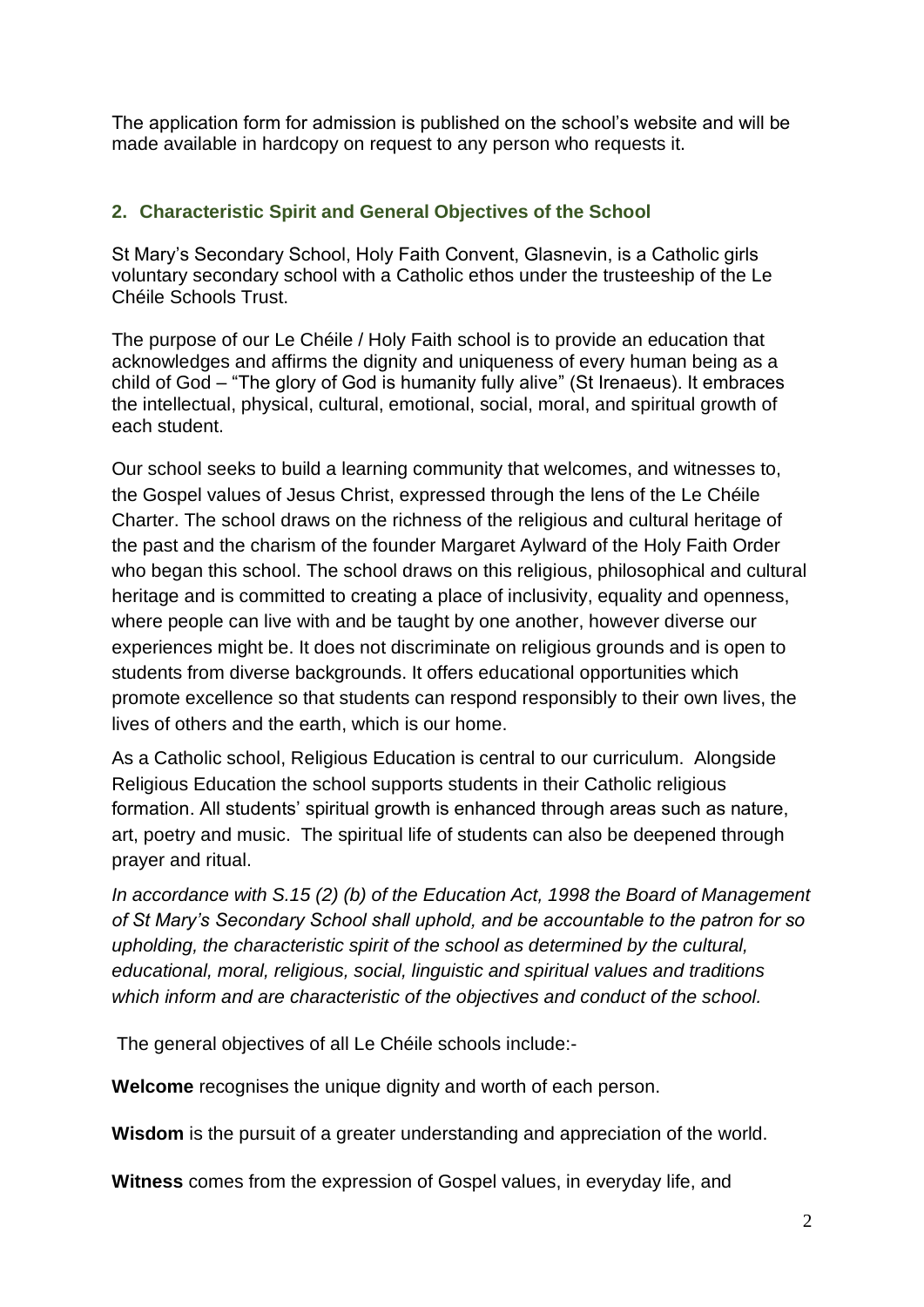recognises that every person is made in the image and likeness of God.

## **St Mary's Mission Statement**

*St Mary's follows the Holy Faith philosophy of creating an inclusive school community whose central purpose is the religious, moral, intellectual, human, social and physical-recreational education of the student. The education programme of the school is directed to the growth of the whole person. It aims to form integrated and self-reliant Christian people who are eager to build a better world*

# **3. Admission Statement**

St Mary's Secondary School will not discriminate in its admission of a student to the school on any of the following:

- (a) the gender ground of the student or the applicant in respect of the student concerned,
- (b) the civil status ground of the student or the applicant in respect of the student concerned,
- (c) the family status ground of the student or the applicant in respect of the student concerned,
- (d) the sexual orientation ground of the student or the applicant in respect of the student concerned,
- (e) the religion ground of the student or the applicant in respect of the student concerned,
- (f) the disability ground of the student or the applicant in respect of the student concerned,
- (g) the ground of race of the student or the applicant in respect of the student concerned,
- (h) the Traveller community ground of the student or the applicant in respect of the student concerned, or
- (i) the ground that the student or the applicant in respect of the student concerned has special educational needs

As per section 61(3) of the Education Act 1998, 'civil status ground', 'disability ground', 'discriminate', 'family status ground', 'gender ground', 'ground of race', 'religion ground', 'sexual orientation ground' and 'Traveller community ground' shall be construed in accordance with section 3 of the Equal Status Act 2000.

St Mary's Secondary School is an all-girls school and does not discriminate where it refuses to admit a boy applying for admission to this school.

St Mary's Secondary School is a school whose objective is to provide education in an environment which promotes certain religious values and does not discriminate where it admits a student of Catholic denomination in preference to others.

St Mary's Secondary School is a school whose objective is to provide education in an environment which promotes certain religious values and does not discriminate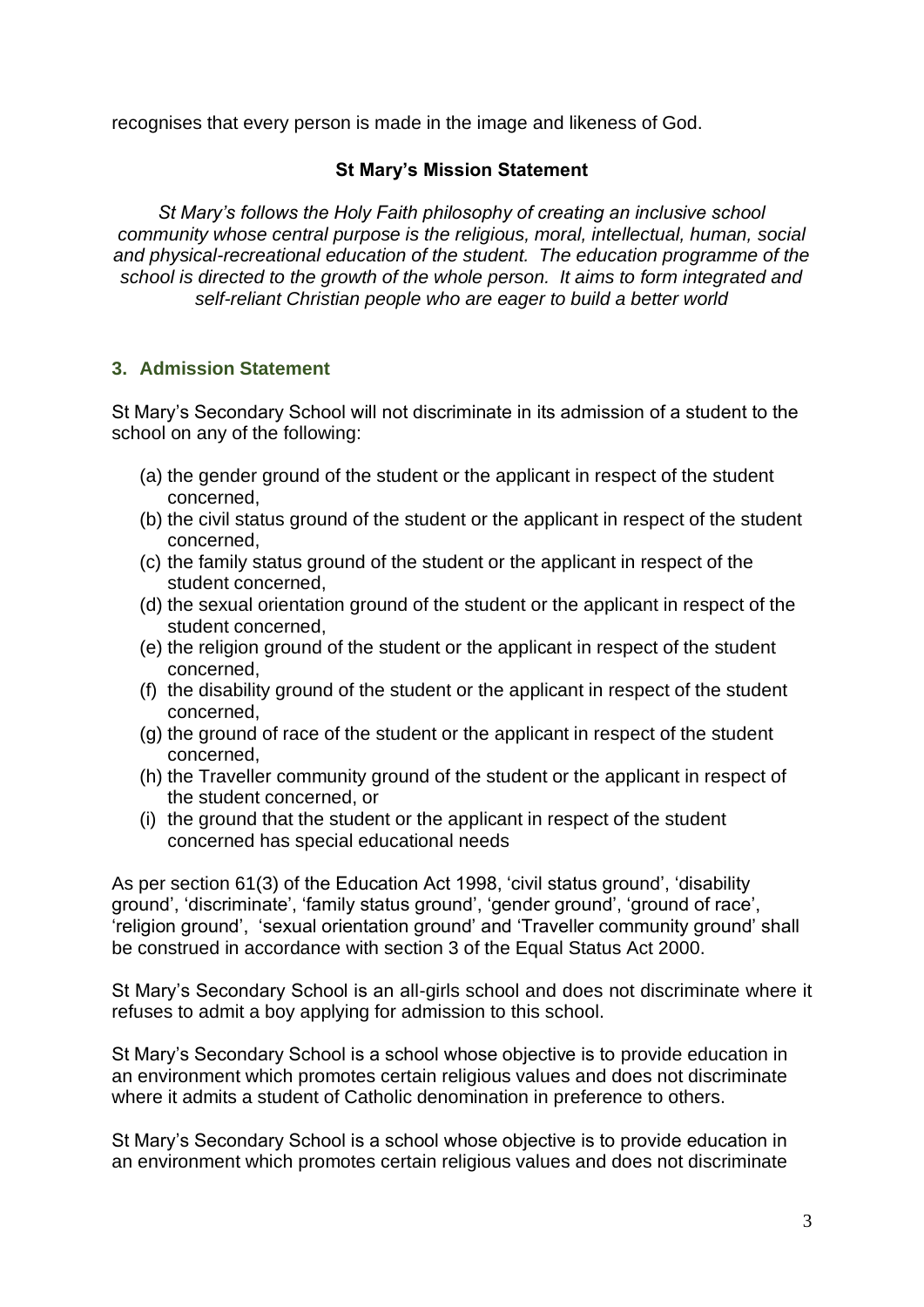where it refuses to admit as a student a person who is not of Catholic denomination and it is proved that the refusal is essential to maintain the ethos of the school.

# **4. Categories of Special Educational Needs catered for in the School**

Students with Special Educational Needs

St Mary's Secondary School, Glasnevin, welcomes applications from parents/guardians of students with special educational needs. The school will use the resources (finance and personnel) provided by the Department of Education and Skills to make reasonable provision and accommodation for students with disabilities or special educational needs and will ensure that these students are free to participate in the life of the school in so far as is reasonably practicable.

As soon as a place in the school has been offered and parents/guardians have sent in an acceptance of enrolment form, we encourage parents/guardians to make the school aware of any special needs as early as possible, as it may take some time for the Department to process applications for the resources needed. In order to determine the specific resources, facilities and learning support required. The school will request a copy of the student's medical and/or psychological report. The purpose of the assessment report is to assist the school in establishing the educational needs of the student relative to their special needs and to profile the support services required. In house screening to identify students requiring Learning Support as per DES Circular 0070/2014 will be carried out early in first year (See St Mary's SEN Policy).

Following receipt of the report, or results of screening that identify learning needs the board the school will assess how the school can meet the needs of the students in question. The school will also request information from the student's primary school with regard to such matters as learning support and/or resource hours. Where the school deems that further resources are required, it will request the Department of Education and Skills to provide the resources necessary to meet the needs of the student as outlined in the psychological or medical report. The new allocation model which has been devised by a working group established by the National Council for Special Education (NCSE) and further developed by the Department of Education and Skills is aimed at providing better outcomes for students with special educational needs. It is based on the profiled educational need of each school and was introduced in September 2017.

The Principal will meet with the parents/guardians of the student to discuss the student's needs and the school's capacity to meet them.

The school commits itself to working closely with the Special Education Needs Organiser (SENO) to ensure that students with special needs are given every assistance possible, subject to available resources, to achieve their educational potential.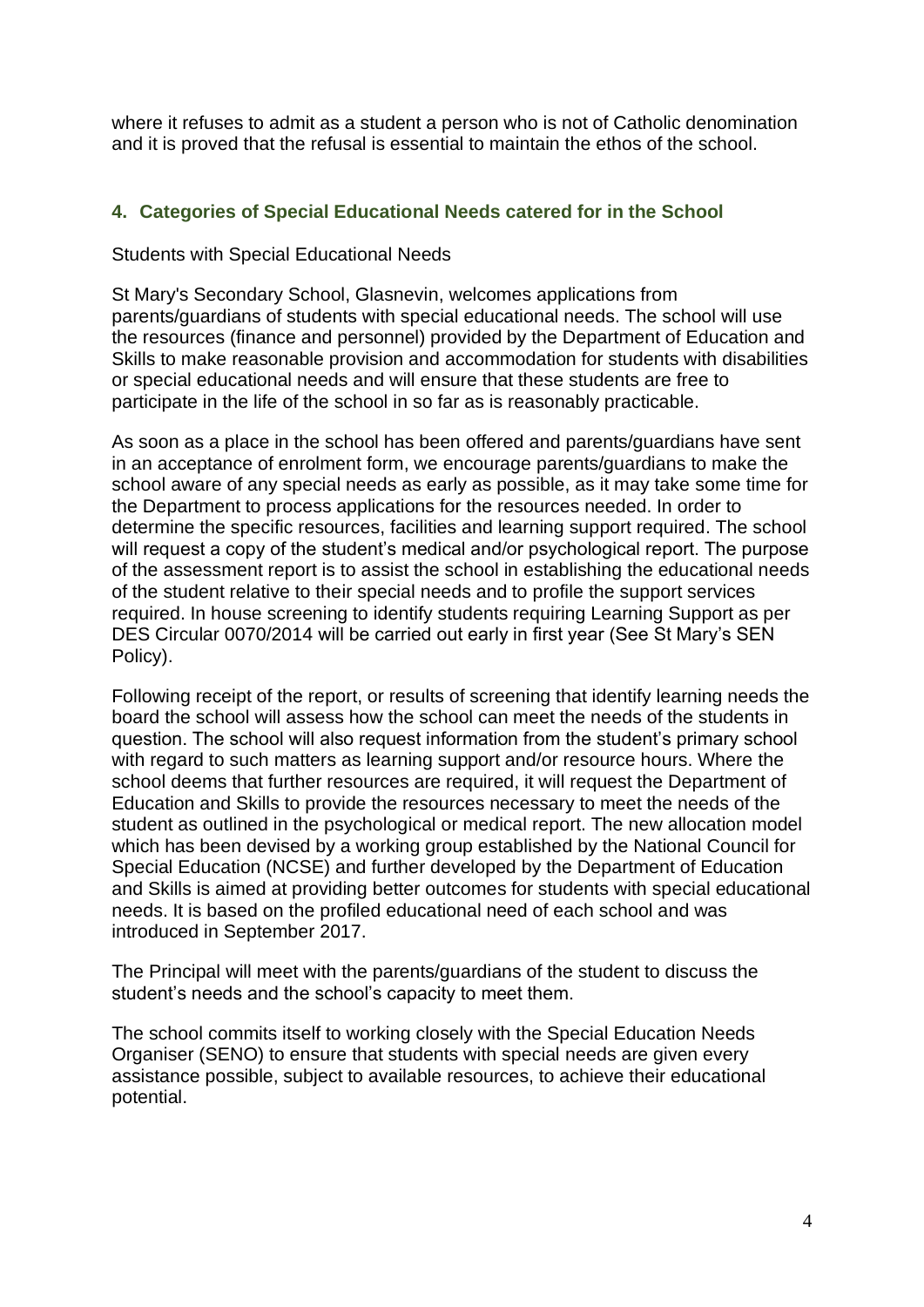# **5. Admission of Students**

### **Enrolment Procedures and Admissions Criteria**

#### **Students eligible for admission to First Year**

To be eligible for admission to First Year, applicants must:

- Have reached the age of 12 years by  $1<sup>st</sup>$  January of the calendar year following entry into First Year (as required by Department of Education and Skills regulations)
- Have completed Sixth Class in Primary School or its equivalent
- Be willing, in conjunction with their parents/guardians, to accept the school's Code of Behaviour (Appendix 2)
- Be willing, in conjunction with their parents/guardians, to complete the detailed student data form that will be issued following acceptance for enrolment

### **Enrolment Procedures**

● To apply, parents/quardians should complete the official St Mary's Secondary School Application Form (Appendix 1). The Application Form is available to download on our school website at <https://www.stmaryshfcglasnevin.com/parents/resources/>

This school shall admit each student seeking admission except where –

- a) the school is oversubscribed (please see [section 6](#page-4-0) below for further details)
- b) a parent of a student, when required by the Principal in accordance with section 23(4) of the Education (Welfare) Act 2000, fails to confirm in writing that the code of behaviour of the school is acceptable to him or her and that he or she shall make all reasonable efforts to ensure compliance with such code by the student
- c) St Mary's Secondary School provides education exclusively for girls and may refuse to admit as a student a person who is not of the gender provided for by this school.
- d) St Mary's Secondary School is a Catholic school and may refuse to admit as a student a person who is not of Catholic denomination where it is proved that the refusal is essential to maintain the ethos of the school.

## <span id="page-4-0"></span>**6. Oversubscription**

In the event that the school is oversubscribed, the school will, when deciding on applications for admission, apply the following selection criteria in the order listed below to those applications that are received within the timeline for receipt of applications as set out in the school's annual admission notice: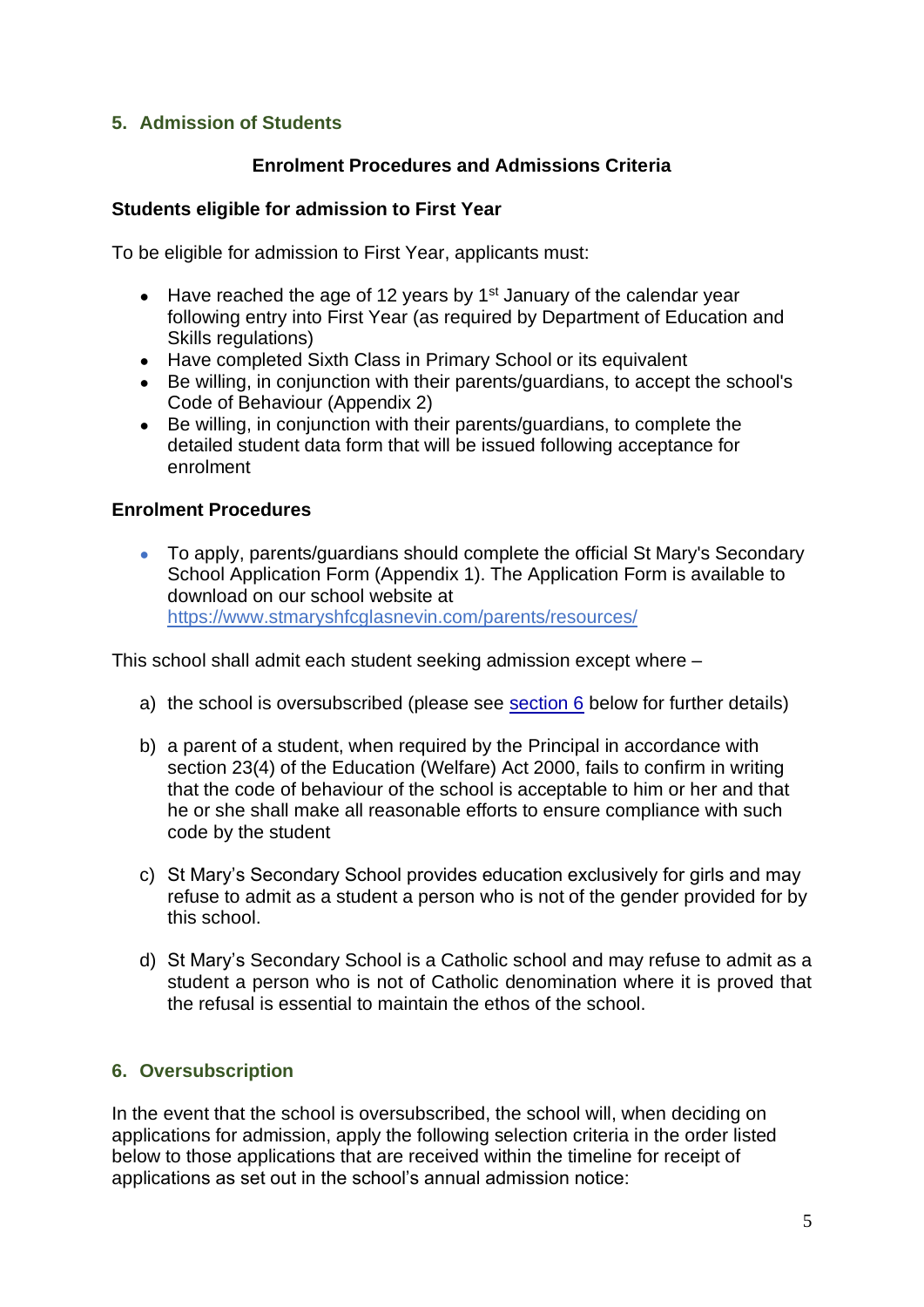In the event that applications for enrolment exceed the number as set out in the school's annual admission notice, the Board of Management will allocate places in accordance with the criteria and procedures outlined below.

Places will be allocated to eligible applicants in the following order:

A) Sisters of students currently attending St Mary's Secondary School

B) Sisters of eligible past-pupils of St Mary's Secondary School. Eligible pastpupils is defined as those past pupils who completed at least two years in St Mary's.

C) Daughters of eligible past-pupils of St Mary's Secondary School. Eligible pastpupil is defined as those past pupils who completed at least two years in St Mary's (Please note that a school is not permitted to allocate more than 25% of their places in this category)

- D) Students from the following primary schools:
	- St Brigid's Primary School, Glasnevin
	- Mother of Divine Grace Primary School, Ballygall
	- St Columba's Primary School, Iona Road
	- Corpus Christi Primary School, Homefarm Road
	- St Canice's Primary School, Finglas
	- Our Lady of Victories Primary School, Ballymun Road
	- St Peter's National School, Phibsborough
- E) Other applicants

## **Random Selection Process:**

When a stage in the allocation process is reached where the number of applicants within the next category to be dealt with exceeds the number of places remaining to be allocated, a random selection process will be used to select those students from the category to whom an offer of a place will be made.

The random process will be overseen by the Chairperson of the Board of Management and witnessed by a representative of the Le Chéile Schools Trust and an Independent Observer.

*The number of places to be offered to students from each of the feeder schools listed in Category D will be calculated on a percentage pro-rata basis directly proportional to the number of applications received from each of the named schools.*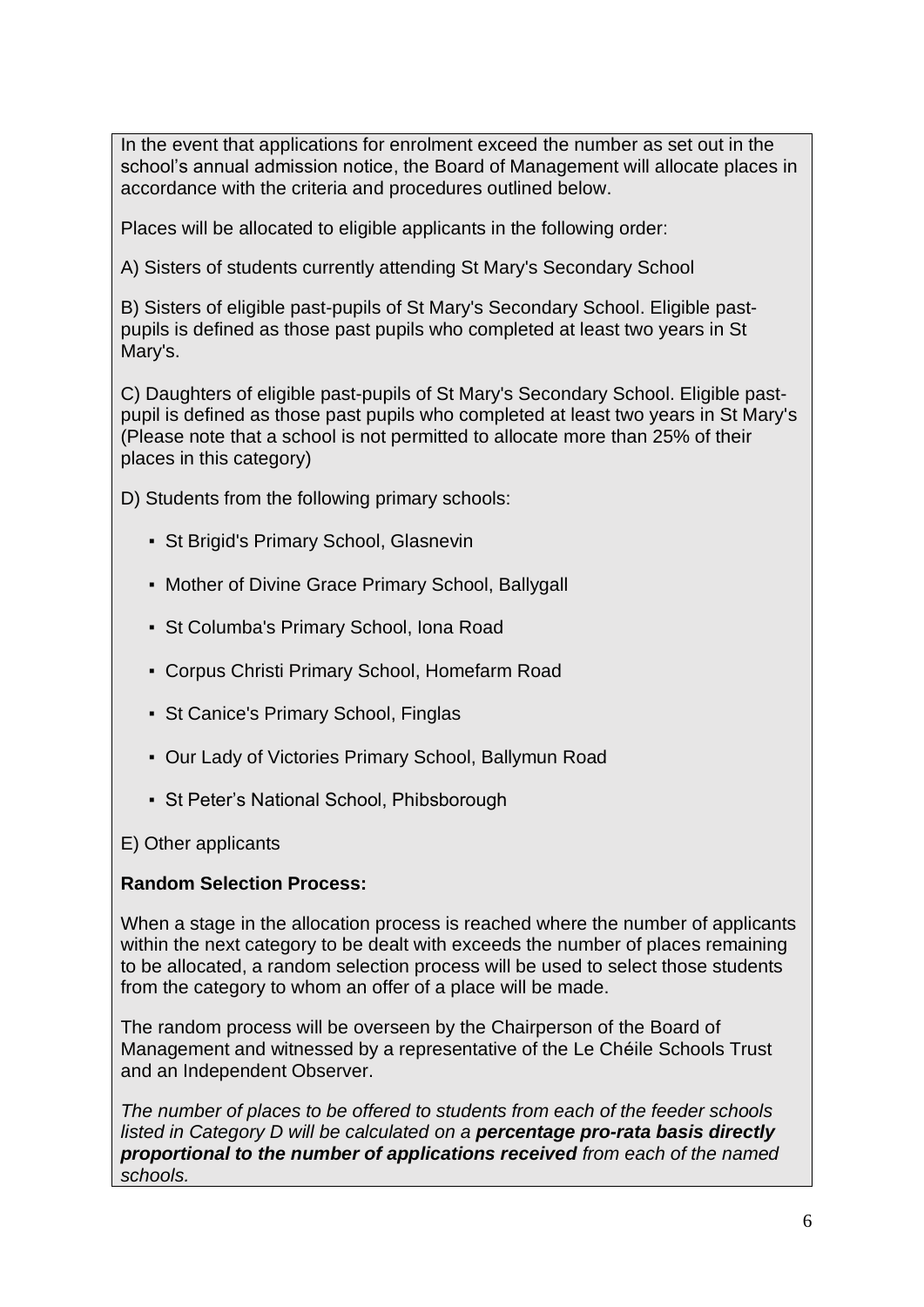- The unallocated students from each school (i.e. those unallocated following the awarding of places to students in categories A, B & C) will be expressed as a percentage of the total number of unallocated students from ALL feeder schools **Example:** Categories A, B, and C have been allocated 40 places which leaves 110 places left for Categories D and E. If there are a total of140 applicants from ALL feeder schools not yet allocated on the basis of categories A, B, and C and there are for example 38 applications from St Brigid's Primary School, then applicants in St Brigid's will be allocated the
	- percentage of 27% = 29.1 places (38/140/100 = 27% of 110 = 20.1) • They will then be allocated this percentage number of the remaining places
	- i.e. the total number of places left following the awarding of places to students in categories A, B & C
- There will be a separate container for each of the feeder schools

The name of each applicant in Category D will be placed in the appropriate container

• A member of the Board of Management will draw names from each container, one by one, until the maximum number of places allotted to each feeder school is reached. The order in which the names are drawn will be recorded on a numbered list. Places will be allocated in that order until the available places are filled. The remaining names in the containers will then be placed in a single container and a second random process will take place. A member of the Board of Management will draw names from the container to establish a single numbered waiting list.

In the case of any of the categories A, B, C, D or E, the random selection process will operate as follows:

- The name of each applicant in the category will be placed in a single container
- A member of the Board of Management will draw names from the container, one by one, until the container is empty. The order in which the names are drawn will be recorded on a numbered list. Places will be allocated in that order until available places are filled
- The remaining names will be placed on a numbered waiting list in the order in which they are drawn from the container
- In the event that no places remain to be allocated when a category is reached, then all of the names in that category will be placed on the numbered waiting list, using the same random process

The waiting list will operate for the school year in which the admission is being sought. In the event that any places become available prior to this deadline, through cancellation or other cause, they will be offered to those on the waiting list in number order, as determined by the random process.

If there are any unfilled places when all applications received on time have been dealt with, late applications will be considered. Available places will be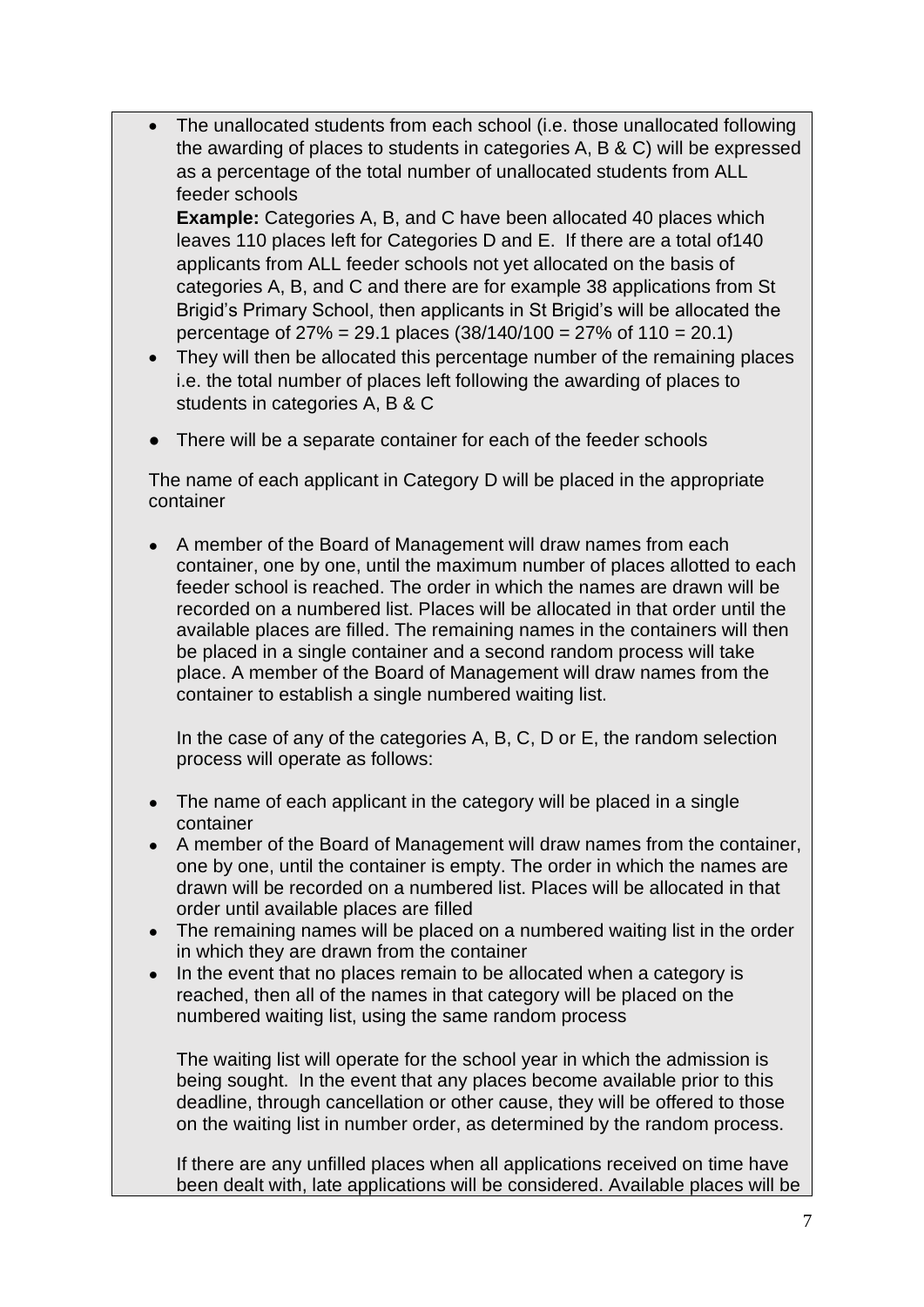allocated to late applications in order of the date of their receipt. If necessary, a random selection process will be used.

In the event that there are two or more students tied for a place or places in any of the selection criteria categories above (the number of applicants exceeds the number of remaining places), the following arrangements will apply:

For example, where there are applications from two or more siblings in the one random selection process, then upon selection of one of the siblings, all of the siblings' names will be deemed selected. Where there are insufficient places left in the relevant category, the name(s) of the remaining sibling(s) will be placed at the beginning of the single numbered waiting list.

## **7. What will not be considered or taken into account**

In accordance with section 62(7)(e) of the Education Act, the school will not consider or take into account any of the following in deciding on applications for admission or when placing a student on a waiting list for admission to the school:

- a) the payment of fees or contributions (howsoever described) to the school;
- b) a student's academic ability, skills or aptitude;
- c) the occupation, financial status, academic ability, skills or aptitude of a student's parents;
- d) a requirement that a student, or his or her parents, attend an interview, open day or other meeting as a condition of admission;
- e) a student's connection to the school by virtue of a member of his or her family attending or having previously attended the school (other than what is outlined in the selection criteria above;
- f) the date and time on which an application for admission was received by the school,

This is subject to the application being received at any time during the period specified for receiving applications set out in the annual admission notice of the school for the school year concerned.

This is also subject to the school making offers based on existing waiting lists (up until  $31<sup>st</sup>$  January 2025 only).

#### **8. Decisions on applications**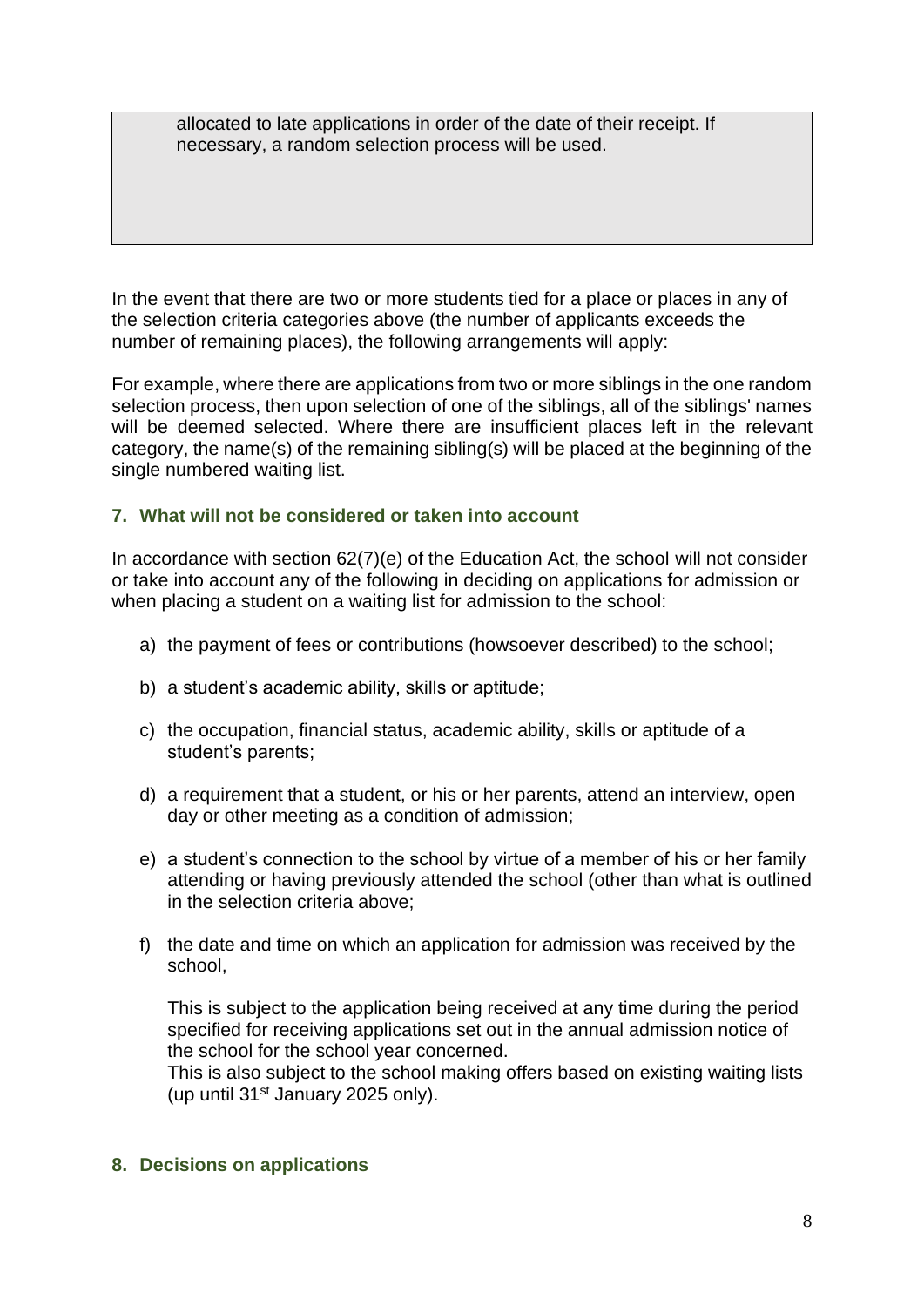All decisions on applications for admission to St Mary's Secondary School will be based on the following:

- Our school's admission policy
- The school's annual admission notice (where applicable)
- The information provided by the applicant in the school's official application form received during the period specified in our annual admission notice for receiving applications.

(Please see [section 14](#page-10-0) below in relation to applications received outside of the admissions period and [section 15](#page-13-0) below in relation to applications for places in years other than the intake group.)

Selection criteria that are not included in our school admission policy will not be used to make a decision on an application for a place in our school.

## **9. Notifying applicants of decisions**

Applicants will be informed in writing as to the decision of the school, within the timeline outlined in the annual admissions notice.

If a student is not offered a place in our school, the reasons why they were not offered a place will be communicated in writing to the applicant, including, where applicable, details of the student's ranking against the selection criteria and details of the student's place on the waiting list for the school year concerned.

Applicants will be informed of the right to seek a review/right of appeal of the school's decision (see [section 18](#page-13-1) below for further details).

## **10. Acceptance of an offer of a place by an applicant**

In accepting an offer of admission from St Mary's Secondary School, you must indicate—

<span id="page-8-0"></span>(i) whether or not you have accepted an offer of admission for another school or schools. If you have accepted such an offer, you must also provide details of the offer or offers concerned and

(ii) whether or not you have applied for and are awaiting confirmation of an offer of admission from another school or schools, and if so, you must provide details of the other school or schools concerned.

Applicants should be aware that failure to disclose this information on the acceptance of a place may lead to an offer being withdrawn by the school.

## **11. Circumstances in which offers may not be made or may be withdrawn**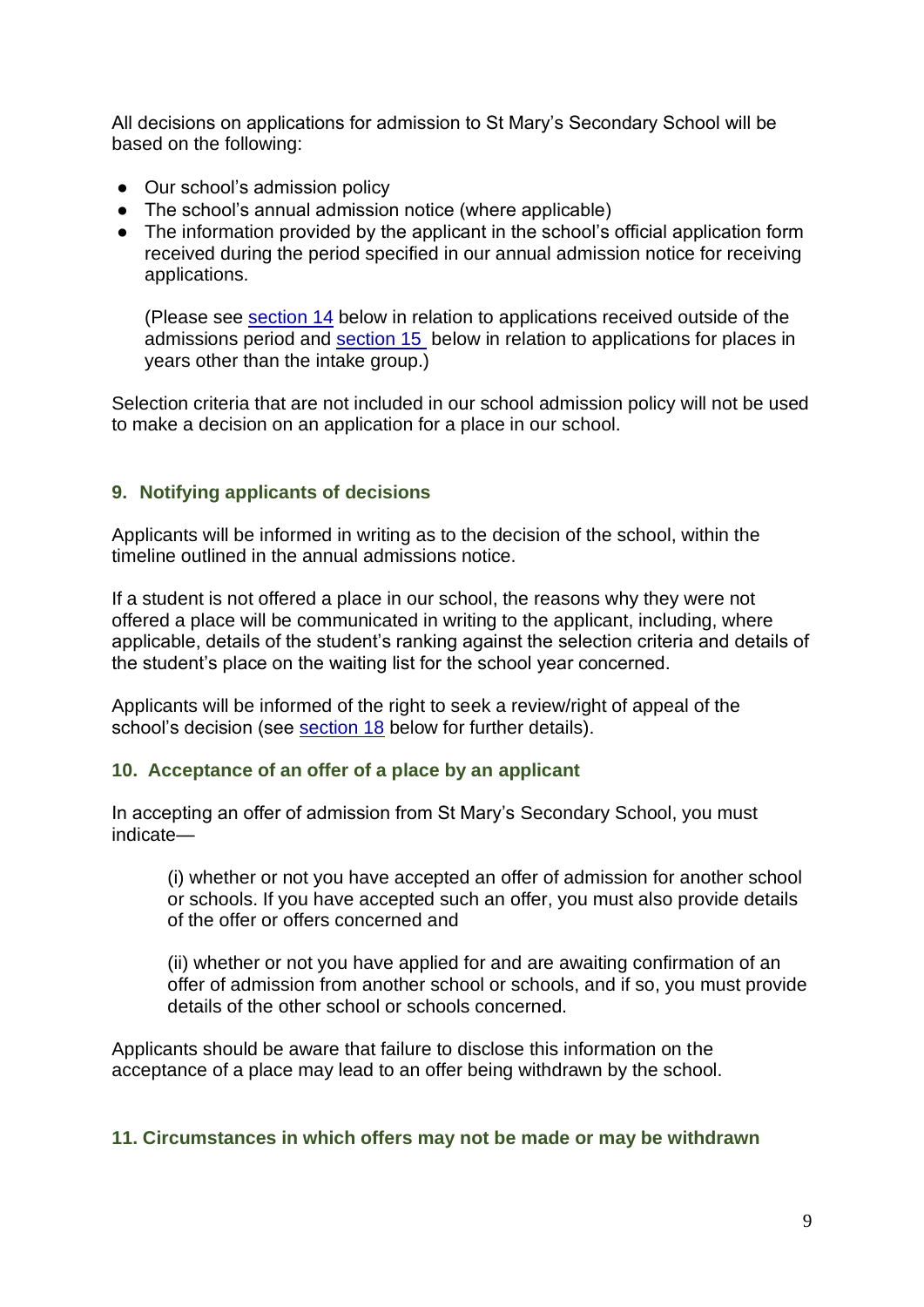An offer of admission may not be made or may be withdrawn by St Mary's Secondary School where—

- (i) it is established that information contained in the application is false or misleading.
- (ii) an applicant fails to confirm acceptance of an offer of admission on or before the date set out in the annual admission notice of the school.
- (iii) the parent of a student, when required by the Principal in accordance with section 23(4) of the Education (Welfare) Act 2000, fails to confirm in writing that the code of behaviour of the school is acceptable to him or her and that he or she shall make all reasonable efforts to ensure compliance with such code by the student; or
- (iv) an applicant has failed to comply with the requirements of 'acceptance of an offer' as set out in [section 10](#page-8-0) above.

The board of management has a duty of care to ensure as far as practicable the health and safety of the students and staff of the school. In addition, the board of management is required under section 15(1) of the Education Act 1998 to provide, or cause to be provided, an appropriate education for each student at the school for which that board has responsibility.

An application for admission may be refused, therefore, where the admission of the applicant would pose a significant risk to the health and safety of the applicant or students and staff of the school, or risk significantly interfering with the right of other students to an appropriate education.

#### **12. Sharing of Data with other schools**

Applicants should be aware that section 66(6) of the Education (Admission to Schools) Act 2018 allows for the sharing of data between schools in order to facilitate the efficient admission of students. Section 66(6) allows a school to provide a patron or another Board of Management with a list of the students in relation to whom—

- (i) an application for admission to the school has been received,
- (ii) an offer of admission to the school has been made, or
- (iii) an offer of admission to the school has been accepted.

The list may include any or all of the following:

- (i) the date on which an application for admission was received by the school;
- (ii) the date on which an offer of admission was made by the school;
- (iii) the date on which an offer of admission was accepted by an applicant;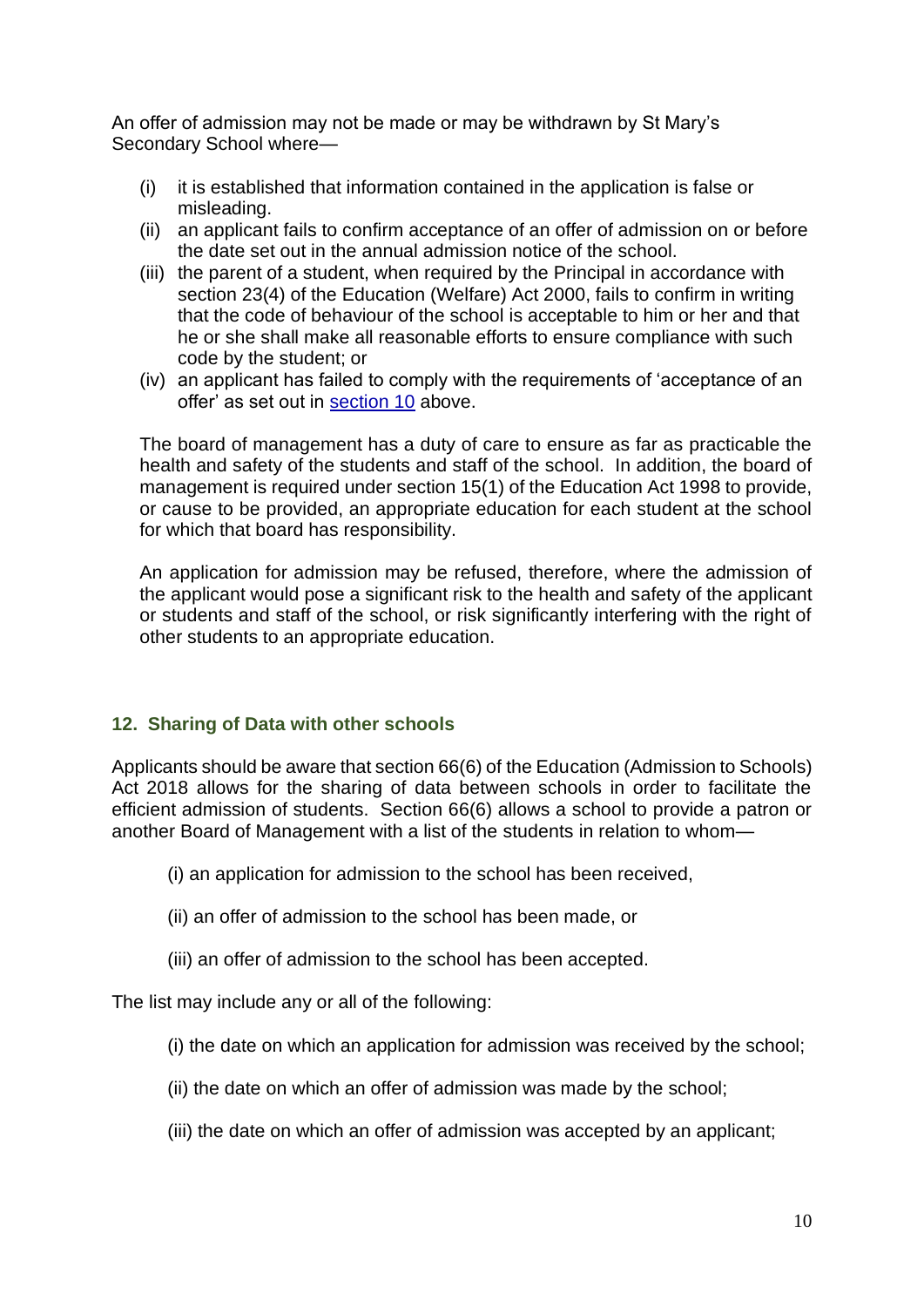(iv) a student's personal details including his or her name, address, date of birth and personal public service number (within the meaning of section 262 of the Social Welfare Consolidation Act 2005 ).

### **13. Waiting list in the event of oversubscription**

In the event of there being more applications to the school year concerned than places available, a waiting list of students whose applications for admission to St Mary's Secondary School were unsuccessful due to the school being oversubscribed will be compiled and will remain valid for the school year in which admission is being sought.

Placement on the waiting list of St Mary's Secondary School is in the order of priority assigned to the students' applications after the school has applied the selection criteria in accordance with this admission policy.

Offers of any subsequent places that become available for and during the school year in relation to which admission is being sought will be made to those students on the waiting list, in accordance with the order of priority in relation to which the students have been placed on the list

### **14. Late Applications**

All applications for admission received after the closing date as outlined in the annual admission notice will be considered and decided upon in accordance with our school's admissions policy, the Education Admissions to School Act 2018 and any regulations made under that Act.

Late applicants will be notified of the decision in respect of their application not later than three weeks after the date on which the school received the application. Late applicants will be offered a place if there is a place available. In the event that there is no place available, the name of the applicant will be added to the waiting list.

### <span id="page-10-0"></span>**15. Procedures for admission of students to other years and during the school year**

Where parents wish to make an application for their daughter to a year group other than First Year or during the school year, they should in the first instance fill in an Application Form. An offer of a place can only be made if there is space in the year group in question. A decision on whether a place can be offered will be conveyed to the parents within 21 days of the initial application. Applications made for a place in Transition Year or Fifth Year in the forthcoming academic year will be deferred until the Principal has established the number of available spaces in each of these year groups, which will depend, in turn, on the number of existing Third Year students who progress to either year group. Such applications will be placed on a waiting list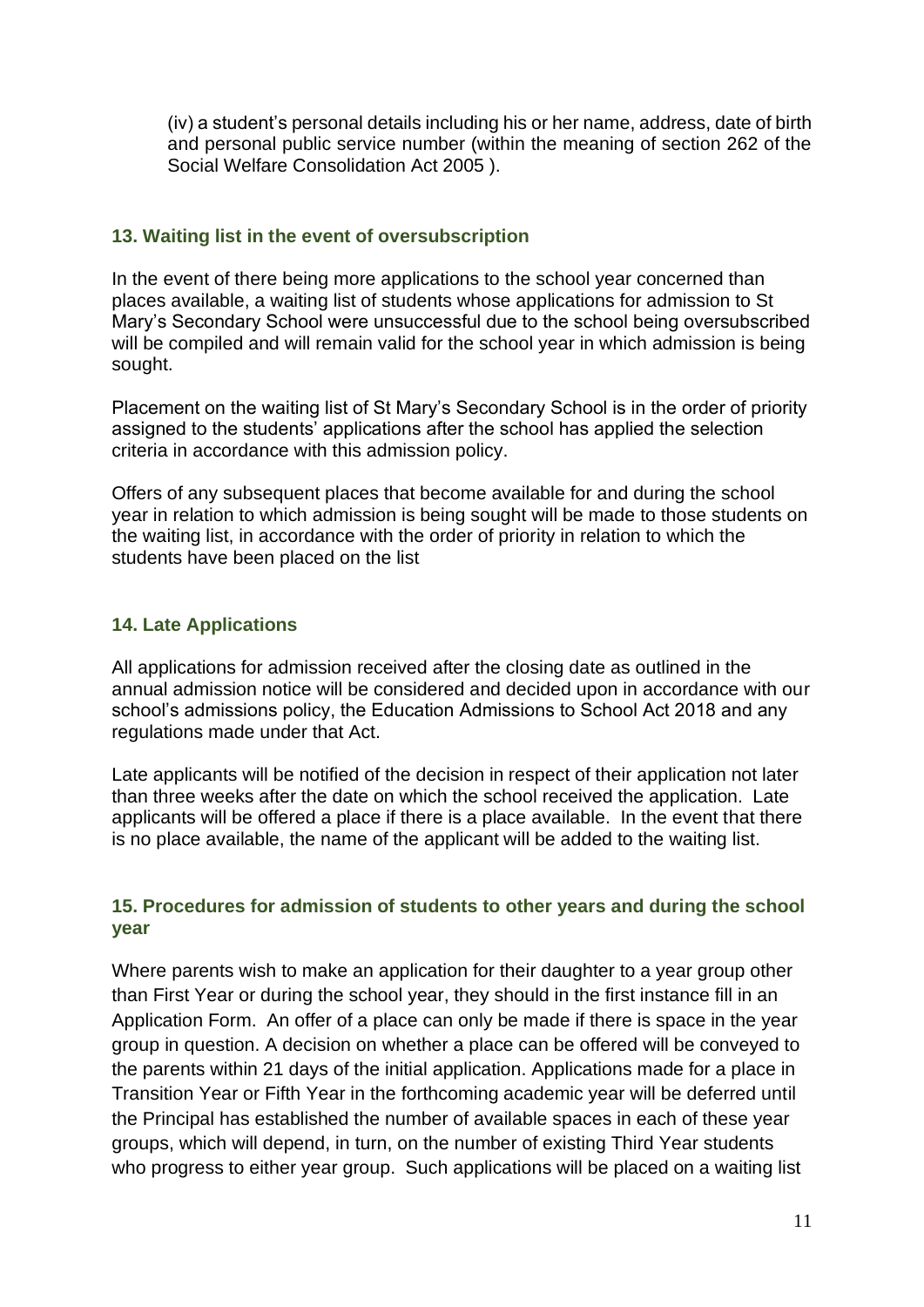until the number of available places in the relevant year group has been established by the Principal.

Before accepting the offer of a place in the school the parents and their daughter may be invited to attend a meeting with the Principal and/or Deputy Principal to ascertain whether there is a place available in the particular subject classes required by their daughter. The fact that there may be a space in a year group would not automatically mean that there is a place available in a particular subject class at the level required by the student. This is because class size is limited in certain subjects. For this reason, parents and their son/daughter are strongly recommended to attend a meeting with the Principal and/or Deputy Principal to ensure that a transfer to the school would be in the best interests of their daughter given the curricular provision, subject choices/levels available at the time.

# **Acceptance of an offer of a place by an applicant to a year group other than First Year or during the school year:**

The parents must confirm their acceptance in writing of an offer of a place within three weeks of the date of the offer of a place.

In accepting an offer of admission from St Mary's Secondary School, the parents must indicate—

(I) whether or not they have accepted an offer of admission for another school or schools. If they have accepted such an offer, they must also provide details of the offer or offers concerned and

(ii) whether or not they have applied for and awaiting confirmation of an offer of admission from another school or schools, and if so, they must provide details of the other school or schools concerned.

Parents should be aware that failure to disclose this information on the acceptance of a place may lead to an offer being withdrawn by the school.

### **Circumstances in which offers of a place in a year group other than First Year or during the school year may not be made or may be withdrawn:**

An offer of admission may not be made or may be withdrawn by St Mary's Secondary School where—

- (i) it is established that information contained in the application is false or misleading;
- (ii) an applicant fails to confirm acceptance of an offer of admission within three weeks of the date of the offer of a place;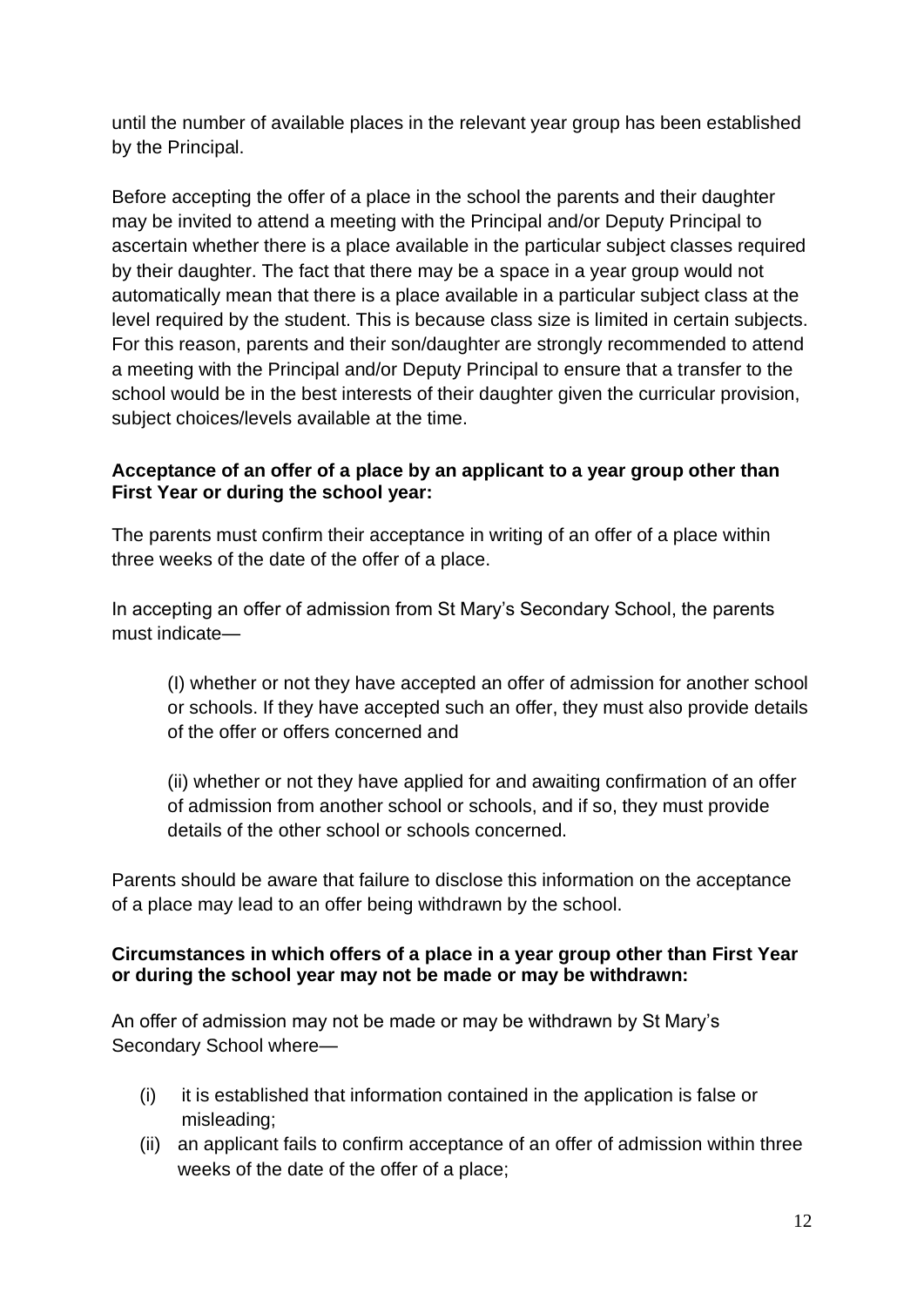- (iii) the parent of a student, when required by the Principal in accordance with section 23(4) of the Education (Welfare) Act 2000, fails to confirm in writing that the Code of Behaviour of the school is acceptable to him or her and that he or she shall make all reasonable efforts to ensure compliance with such code by the student;
- (iv) an applicant has failed to comply with the requirements of 'acceptance of an offer' as set out above;
- (v) the admission of the applicant would pose a significant risk to the health and safety of the applicant or students and staff of the school, or risk significantly interfering with the right of other students to an appropriate education. The Board of Management has a duty of care to ensure as far as practicable the health and safety of the students and staff of the school. In addition, the Board of Management is required under section 15(1) of the Education Act 1998 to provide, or cause to be provided, an appropriate education for each student at the school for which that board has responsibility; or
- (vi) the application is made for a place in Transition Year or Fifth Year in the forthcoming academic year **before** the Principal has established the number of available spaces in each of these year groups, which will depend on the number of existing Third Year students who progress to either year.

### **Oversubscription to the year group other than First Year:**

In the event of there being more applications to the year group other than First Year than places available, a waiting list of students, whose application for admission to the particular year group has been refused, will be compiled and will remain valid for the school year in which admission is being sought.

Placement on the waiting list will be in the order of priority assigned to the students' applications after the school has applied the selection criteria in accordance with this admission policy see Section 6 above. If there are two or more students in any of the selection criteria categories set out in Section 6 above, then the position on the waiting list (for places in a year group other than First year) will be determined by a lottery process overseen by the Principal, Deputy Principal and an independent observer appointed by the Board of Management.

Offers of any subsequent places in the year group other than First Year that become available during the school year will be made to those students on the waiting list, in accordance with the order of priority in relation to which the students have been placed on the list.

#### **Sharing of Data with other schools:**

Applicants should note that the provisions of Section 12 above relating to the sharing of data with other schools will apply in all cases where an application is made to a year group other than First Year or during the school year.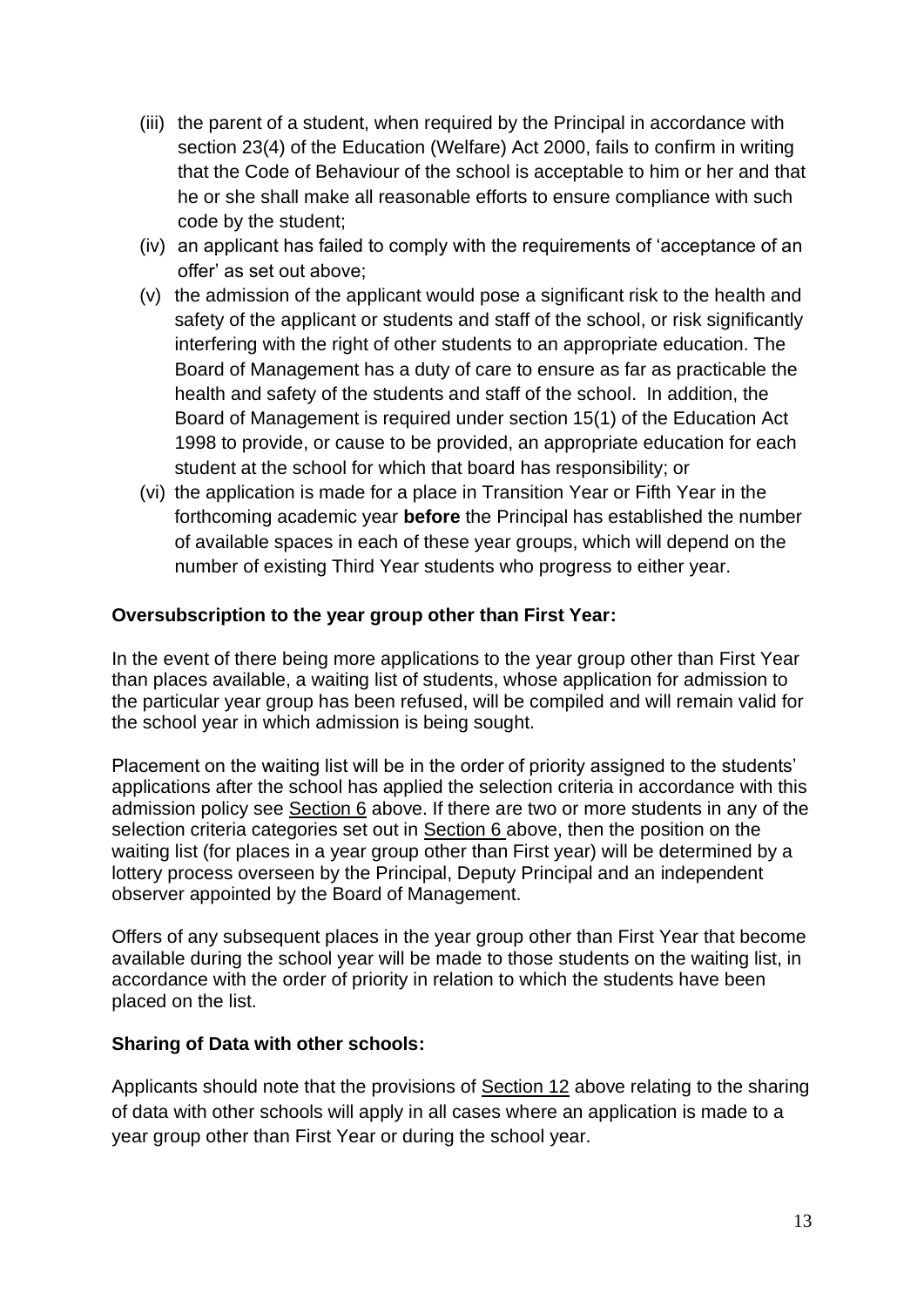Applicants should be aware that section 66(6) of the Education (Admission to Schools) Act 2018 allows for the sharing of data between schools in order to facilitate the efficient admission of students. Section 66(6) allows a school to provide a patron or another board of management with a list of the students in relation to whom—

(i) an application for admission to the school has been received,

- (ii) an offer of admission to the school has been made, or
- (iii) an offer of admission to the school has been accepted.

The list may include any or all of the following:

- (i) the date on which an application for admission was received by the school;
- (ii) the date on which an offer of admission was made by the school;
- (iii) the date on which an offer of admission was accepted by an applicant;

(iv) a student's personal details including his or her name, address, date of birth and personal public service number (within the meaning of section 262 of the Social Welfare Consolidation Act 2005).

## <span id="page-13-0"></span>**16. Declaration in relation to the non-charging of fees**

The board of St Mary's Secondary School or any persons acting on its behalf shall not, except in accordance with section 64 of the Education (Admission to Schools) Act 2018, charge fees for or seek payment or contributions (howsoever described) as a condition of –

(a) an application for admission of a student to the school, or

(b) the admission or continued enrolment of a student in the school.

## **17. Arrangements regarding students not attending religious instruction**

<span id="page-13-1"></span>A parent of a student, or a student who has reached the age of 18, who wishes to attend St Mary's Secondary School without attending religious instruction should make a written request to the Principal. A meeting will be then be arranged with the parent(s) or the student, as the case may be, to discuss how the request may be accommodated by the school.

## **10. Reviews/Appeals**

#### **Review of decisions by the board of Management**

The parent of the student, or in the case of a student who has reached the age of 18 years, the student, may request the board to review a decision to refuse admission. Such requests must be made in accordance with Section 29C of the Education Act 1998.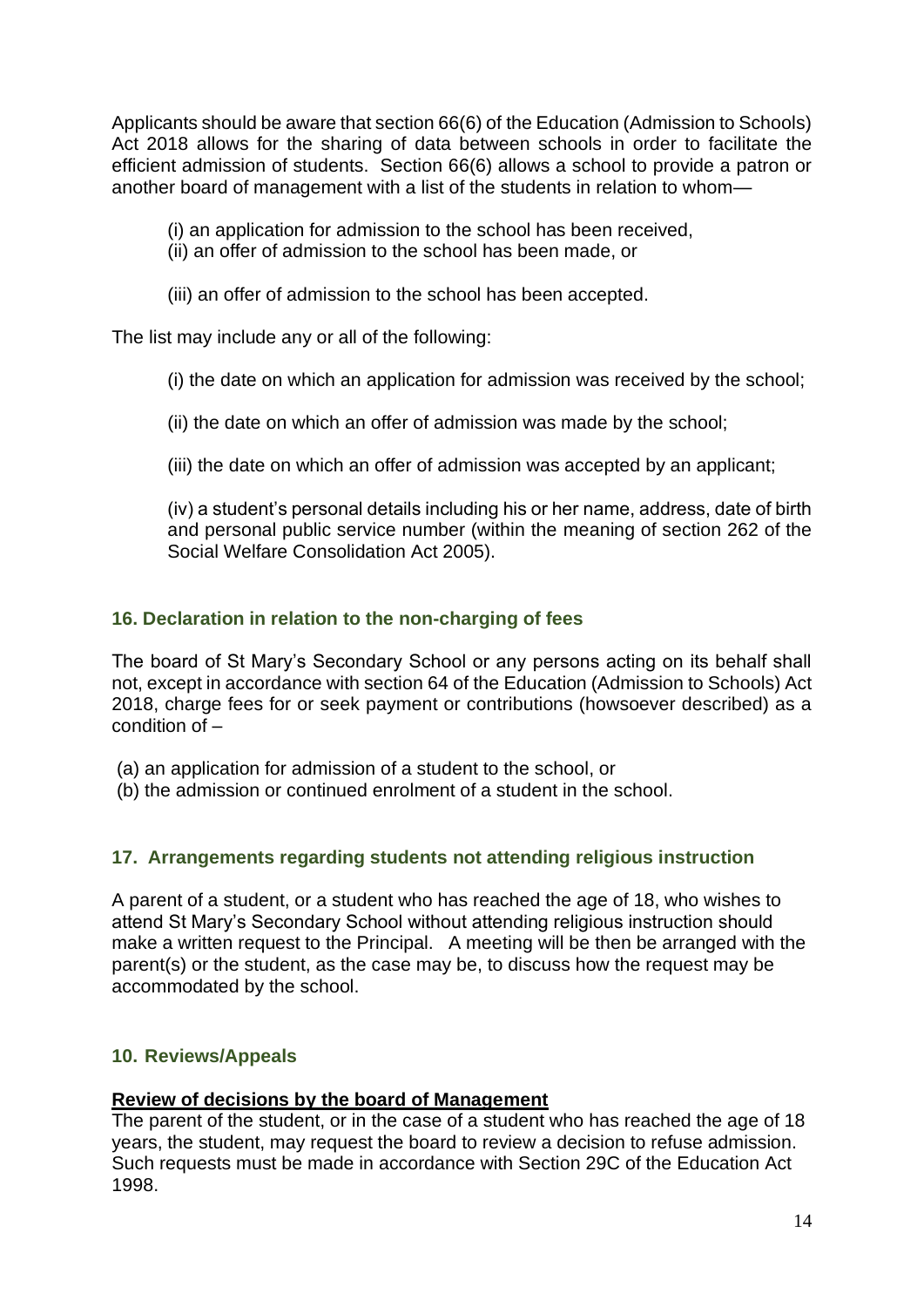The timeline within which such a review must be requested and the other requirements applicable to such reviews are set out in the procedures determined by the Minister under section 29B of the Education Act 1998 which are published on the website of the Department of Education and Skills.

The board will conduct such reviews in accordance with the requirements of the procedures determined under Section 29B and with section 29C of the Education Act 1998.

**Note:** Where an applicant has been refused admission due to the school being oversubscribed, the applicant **must request a review** of that decision by the Board of Management prior to making an appeal under section 29 of the Education Act 1998.

Where an applicant has been refused admission due to a reason other than the school being oversubscribed, the applicant **may request a review** of that decision by the Board of Management prior to making an appeal under section 29 of the Education Act 1998.

# **Right of Appeal**

Under Section 29 of the Education Act 1998, the parent of the student, or in the case of a student who has reached the age of 18 years, the student, may appeal a decision of this school to refuse admission.

An appeal may be made under Section 29 (1)(c)(i) of the Education Act 1998 where the refusal to admit was due to the school being oversubscribed. An appeal may be made under Section 29 (1)(c)(ii) of the Education Act 1998 where the refusal to admit was due a reason other than the school being oversubscribed. Where an applicant has been refused admission due to the school being oversubscribed, the applicant **must request a review** of that decision by the Board of Management **prior to making an appeal** under section 29 of the Education Act 1998. (see Review of decisions by the Board of Management)

Where an applicant has been refused admission due to a reason other than the school being oversubscribed, the applicant **may request a review** of that decision by the Board of Management prior to making an appeal under section 29 of the Education Act 1998. This request must be made to the Board of Management within three weeks of the refusal being issued. (see Review of decisions by the Board of Management). Appeals under Section 29 of the Education Act 1998 will be considered and determined by an independent appeals committee appointed by the Minister for Education and Skills.

The timeline within which such an appeal must be made and the other requirements applicable to such appeals are set out in the procedures determined by the Minister under section 29B of the Education Act 1998 which are published on the website of the Department of Education and Skills.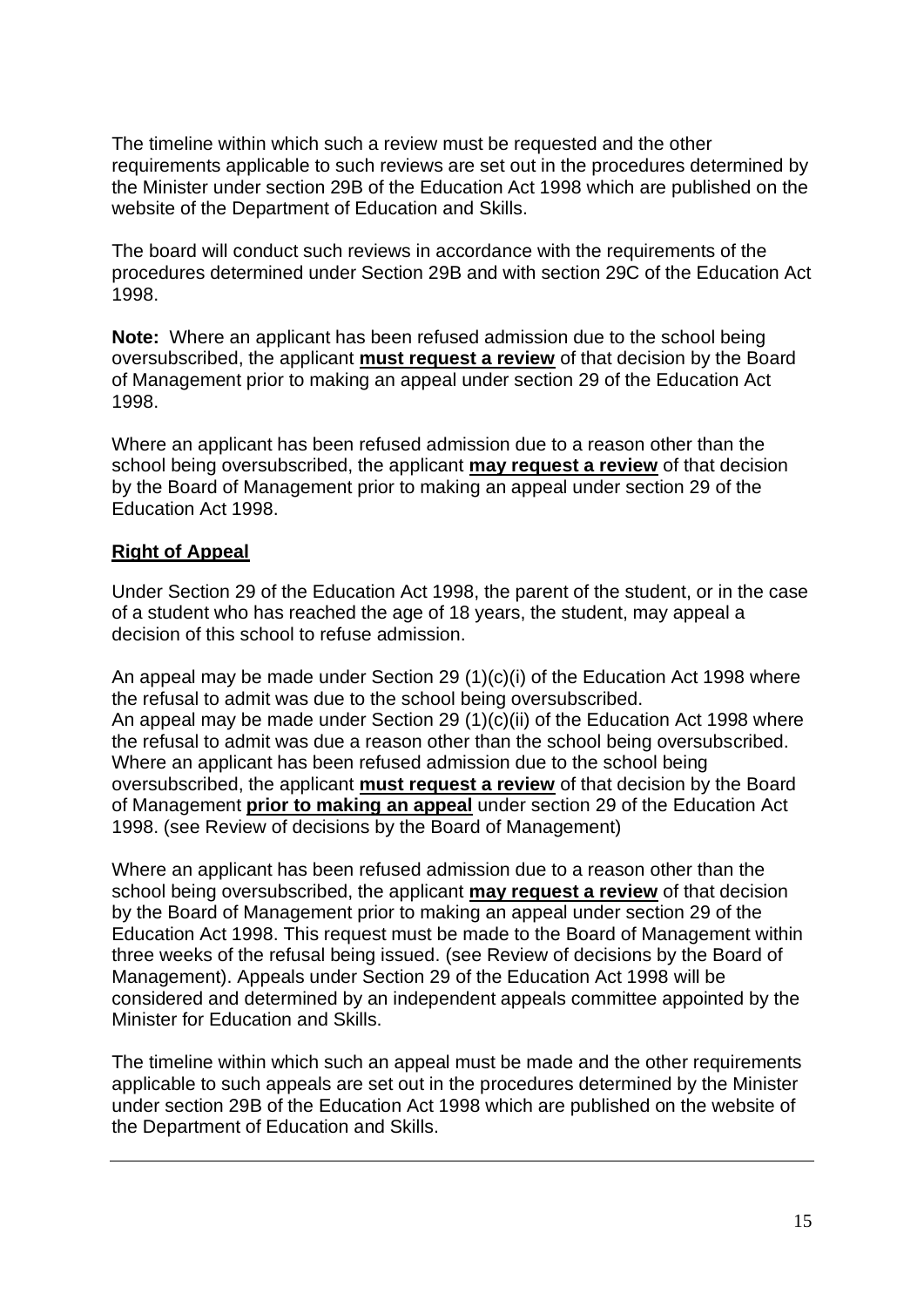## **Review**

This policy is operative for the intake in the school year 2021/22. It will be reviewed by the Board of Management for subsequent years to take account of legislation and changing circumstances.

# **Ratification**

This policy was ratified by the Board of Management on 25<sup>th</sup> August 2020.

It was agreed by the Le Chéile Schools Trust on 29<sup>th</sup> September 2020.

Signed:

andre porte

\_\_\_\_\_\_\_\_\_\_\_\_\_\_\_\_\_\_ Audrey Doyle Chairperson, Board of Management